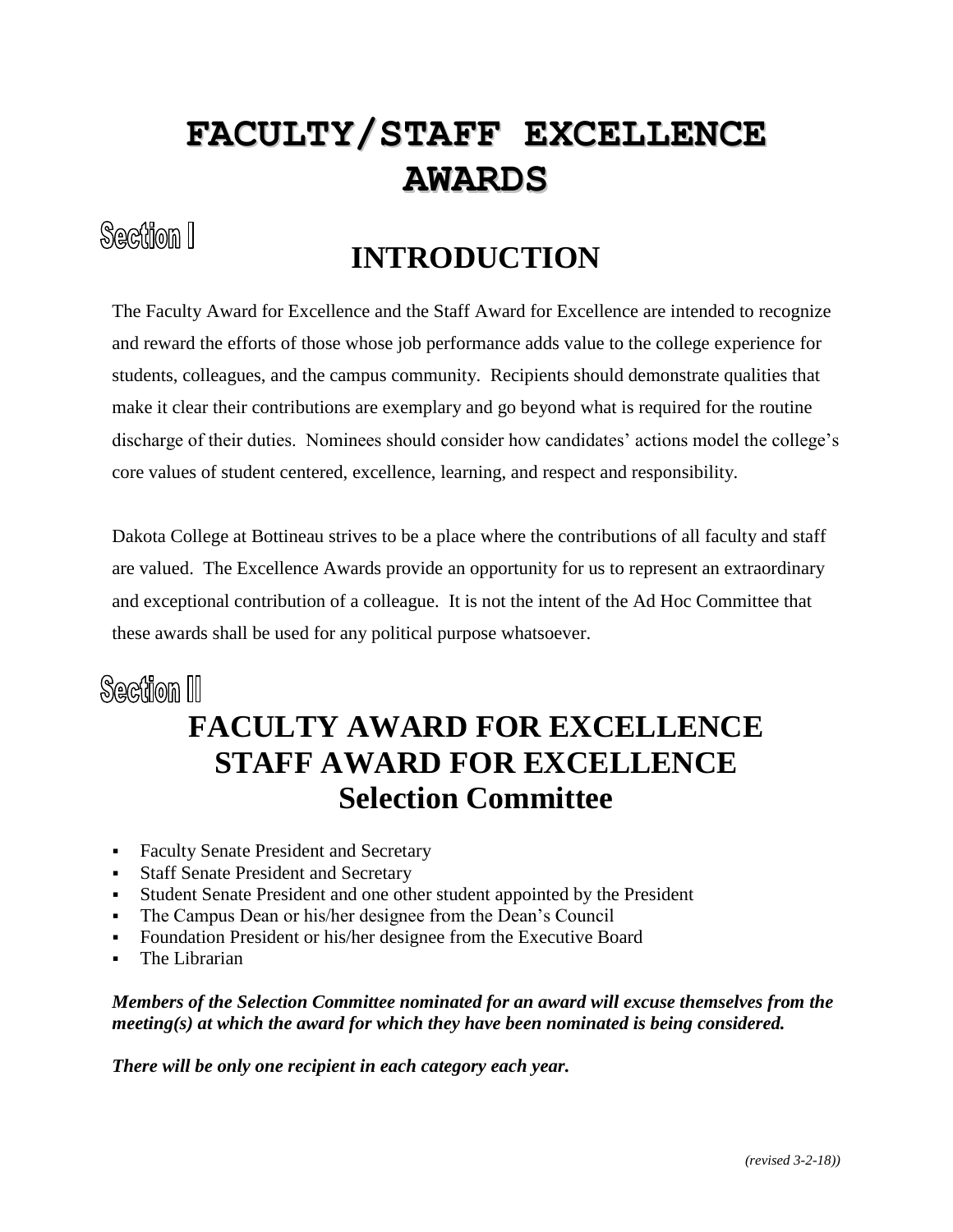#### Section III

#### **ELIGIBILITY**

Permanent, fully benefited faculty and staff with 12 months of employment by the nomination deadline are eligible. Faculty and staff are defined by the fund(s) from which a majority of their salary is paid.

Eligible faculty and staff can self-nominate with the approval of the nominee's supervisor.

Faculty and staff are not eligible for nomination in the year that follows their being the recipient of an excellence award.

In order for an individual to be considered by the Selection Committee, there must be at least three nominees in the respective category. If there are less, a subcommittee of three from the Selection Committee will bring forth a nomination, or nominations, to complete the pool.

## **Section IV**

## **NOMINATION PROCEDURE**

- 1. Nomination forms will be sent through e-mail, can be downloaded from the Dakota College at Bottineau website, and will be available in the Business Office.
- 2. Dakota College at Bottineau students, staff, faculty, or administrators may nominate.
- 3. Anonymous nominations will not be considered.
- 4. Nominations will be accepted beginning in March and are to be delivered to the Dean's Office.
- 5. The deadline for nominations is 4:00 PM on April 9, 2018.
- 6. Nominations will be sent to the Selection Committee for review after the deadline date in April.
- 7. The Selection Committee will begin the review process in April.
- 8. Award recipients are announced at the annual Recognition Luncheon.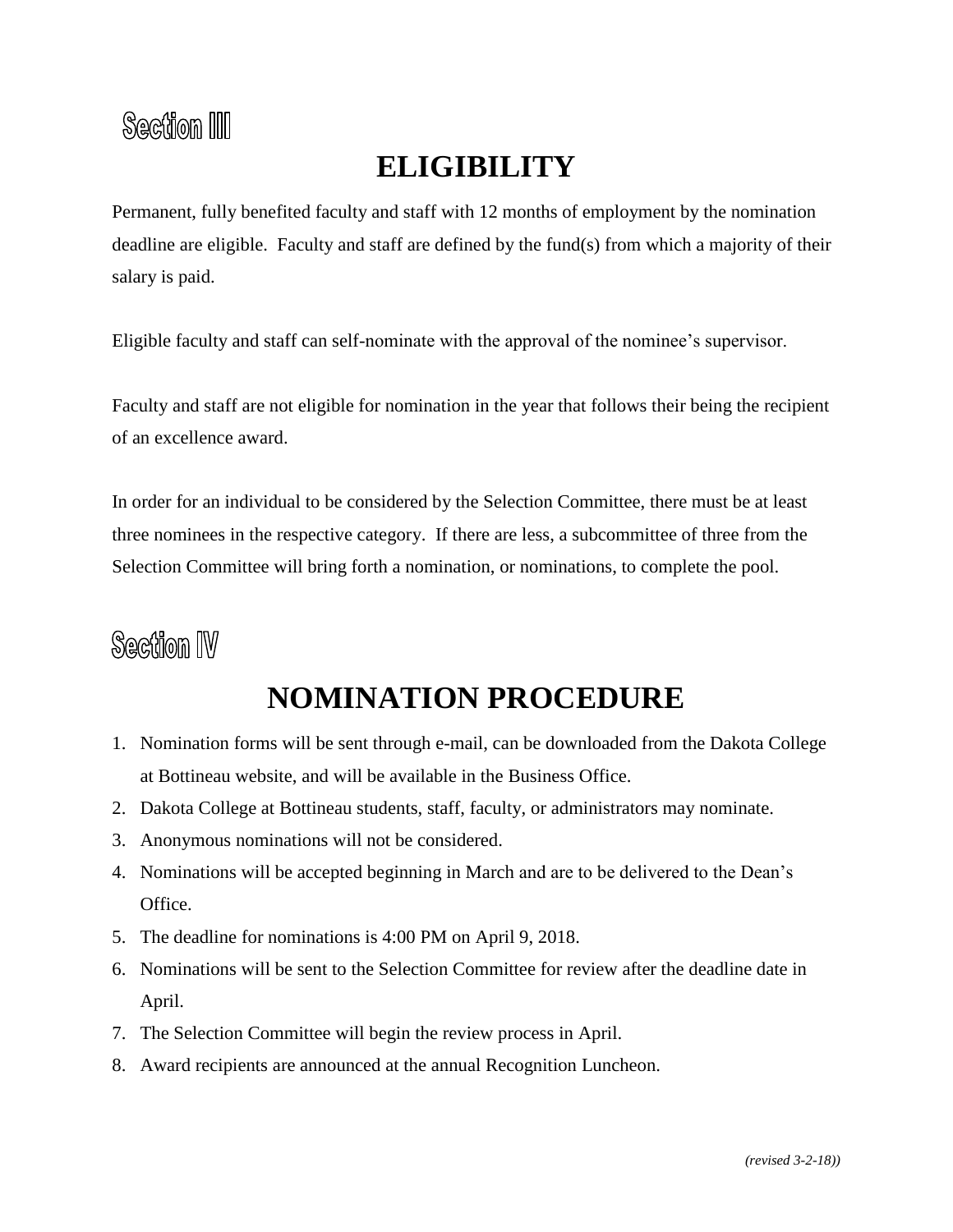#### **CRITERIA**

Nominations for the Excellence Awards may be made by completing this form. The selection criteria are based on Dakota College at Bottineau's core values.

\_\_\_\_\_\_\_ Staff Award or \_\_\_\_\_\_\_ Faculty Award

- **1. Students First** *(People who place students first think about the interests and needs of students and make every effort to respond to those needs.)***:**
	- **Student Centered:** Dakota College at Bottineau values students, considers their needs and interests, and makes sincere efforts to respond positively to those needs and interests. Please comment in the box below on how the nominee fulfills criteria #1.
- **2. Pursuit of Excellence** *(In the pursuit of excellence, people take pride in doing quality work, reflecting on the results of their work, and applying new learning)***:**
	- **Excellence:** Dakota College at Bottineau college community members take pride in their work and strive for academic and professional excellence.

Please comment in the box below on how the nominee fulfills criteria #2.

- **3. Learning Community** *(In learning communities people discuss, explore, and learn together. All feel a special connection as valued members of the community.)***:**
	- **Learning:** Dakota College at Bottineau values innovation and quality as it serves the learning needs of its various constituencies.

Please comment in the box below on how the nominee fulfills criteria #3.

**4. Respect** *(Respectful people have confidence in their own beliefs and values, and they acknowledge, understand, and support the rights of others to express their beliefs.)***:**